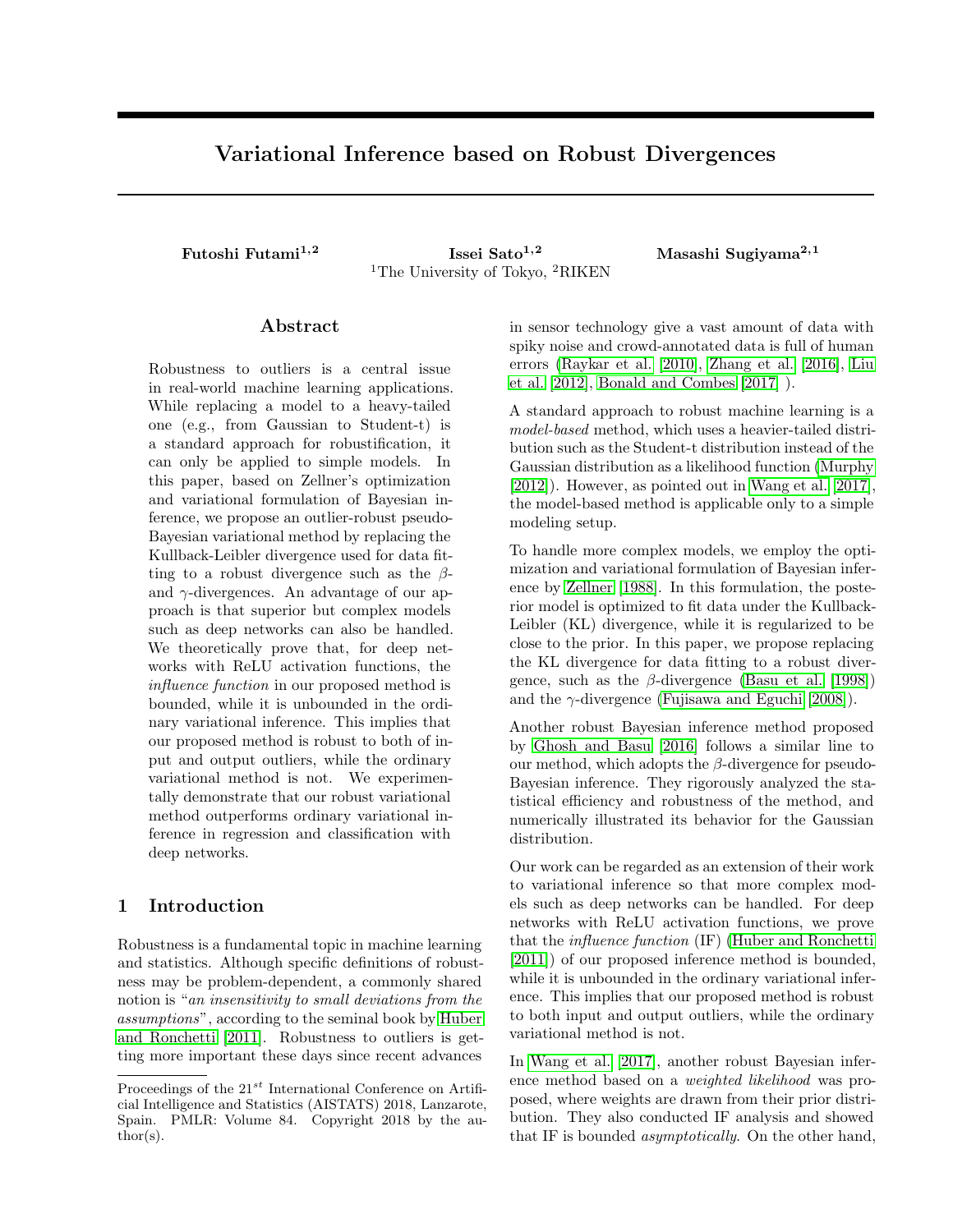our method is guaranteed to have a bounded IF for finite samples. In addition, by using IF, we numerically show that influence to the predictive distribution by outliers is also bounded in our proposed method.

Finally, we experimentally demonstrate that our robust variational method outperforms ordinary variational inference in regression and classification with neural networks.

# **2 Preliminaries**

In this section, we review preliminary materials on statistical inference.

### **2.1 Maximum Likelihood Estimation and Its Robust Variants**

Let us consider the problem of estimating an unknown probability distribution<sup>[1](#page-1-0)</sup>  $p^*(x)$  from its independent samples  $x_{1:N} = \{x_i\}_{i=1}^N$ . To this end, we consider a parametric model  $p(x; \theta)$  with parameter  $\theta$ , and minimize the generalization error measured by the KL divergence  $D_{\text{KL}}$  from  $p^*(x)$  to  $p(x; \theta)$ :

$$
D_{\mathrm{KL}}\left(p^*(x)\|p(x;\theta)\right) = \int p^*(x)\log\left(\frac{p^*(x)}{p(x;\theta)}\right)dx. \tag{1}
$$

However, since  $p^*(x)$  is unknown in practice, it is replaced with

$$
D_{\text{KL}}(\hat{p}(x) \| p(x; \theta)) = \text{Const.} - \frac{1}{N} \sum_{i=1}^{N} \ln p(x_i; \theta), \tag{2}
$$

where  $\hat{p}(x) = \frac{1}{N} \sum_{i=1}^{N} \delta(x, x_i)$ , is the empirical distribution and  $\delta$  is the Dirac delta function. Minimizing this empirical Kullback-Leibler divergence is equivalent to *maximum likelihood estimation*. Equating the partial derivative of Eq.[\(2\)](#page-1-1) with respect to  $\theta$  to zero, we obtain the following estimating equation:

$$
0 = \frac{1}{N} \sum_{i=1}^{N} \frac{\partial}{\partial \theta} \ln p(x_i; \theta).
$$
 (3)

Maximum likelihood estimation is sensitive to outliers because it treats all data points equally. To circumvent this problem, outlier-robust divergence estimation has been developed in statistics.

The *density power divergence*, which is also known as the *β*-divergence, is a vital example [\(Basu et al.](#page-8-8) [\[1998\]](#page-8-8)). The *β*-divergence from functions *g* to *f* is defined as

$$
D_{\beta}(g||f) = \frac{1}{\beta} \int g(x)^{1+\beta} dx
$$

$$
-\frac{\beta+1}{\beta} \int g(x)f(x)^{\beta} dx + \int f(x)^{1+\beta} dx. \tag{4}
$$

The *γ*-divergence [\(Fujisawa and Eguchi](#page-8-9) [\[2008\]](#page-8-9)) is another family of robust divergences:

$$
D_{\gamma}(g||f) = \frac{1}{\gamma(1+\gamma)} \ln \int g(x)^{1+\gamma} dx
$$

$$
-\frac{1}{\gamma} \ln \int g(x)f(x)^{\gamma} dx + \frac{1}{1+\gamma} \ln \int f(x)^{1+\gamma} dx. \tag{5}
$$

In the limit of  $\beta \rightarrow 0$  and  $\gamma \rightarrow 0$ , both the  $\beta$ - and *γ*-divergences converge to the KL divergence:

$$
\lim_{\beta \to 0} D_{\beta} (g \| f) = \lim_{\gamma \to 0} D_{\gamma} (g \| f) = D_{\text{KL}}(g \| f). \tag{6}
$$

Similarly to maximum likelihood estimation, minimizing the *β*-divergence (or the *γ*-divergence) from empirical distribution  $\hat{p}(x)$  to  $p(x;\theta)$  gives an empirical estimator:

<span id="page-1-2"></span>
$$
\arg\min_{\theta} D_{\beta}(\hat{p}(x)||p(x;\theta)). \tag{7}
$$

This yields the following estimating equation:

$$
0 = \frac{1}{N} \sum_{i=1}^{N} p(x_i; \theta)^{\beta} \frac{\partial}{\partial \theta} \ln p(x_i; \theta)
$$

$$
- \mathbb{E}_{p(x; \theta)} \left[ p(x; \theta)^{\beta} \frac{\partial}{\partial \theta} \ln p(x_i; \theta) \right], \qquad (8)
$$

<span id="page-1-1"></span>where the second term assures the unbiasedness of the estimator. The first term in Eq.[\(8\)](#page-1-2) is the likelihood weighted according to the power of the probability density for each data point. Since the probability densities of outliers are usually much smaller than those of inliers, those weights effectively suppress the likelihood of outliers.

When  $\beta = 0$ , all weights become one and thus Eq.[\(8\)](#page-1-2) is reduced to Eq.[\(3\)](#page-1-3). Therefore, adjusting  $\beta$  corresponds to controlling the trade-off between robustness and efficiency. See Appendices A and B for more details.

<span id="page-1-3"></span>Eqs.[\(3\)](#page-1-3) and [\(8\)](#page-1-2) are called an M-estimator, and Eq.(8) is also called a Z-estimator [\(Huber and Ronchetti](#page-8-0) [\[2011\]](#page-8-0), [Basu et al.](#page-8-8) [\[1998\]](#page-8-8), [Van der Vaart](#page-8-11) [\[1998\]](#page-8-11)). In various machine learning applications, those methods showed superior performance [\(Narayan et al.](#page-8-12) [\[2015\]](#page-8-12), [Samek et al.](#page-8-13) [\[2013\]](#page-8-13), [Cichocki et al.](#page-8-14) [\[2011\]](#page-8-14)).

# <span id="page-1-4"></span>**2.2 Bayesian Inference and Variational Methods**

In Bayesian inference, parameter  $\theta$  is regarded as a random variable, having prior distribution  $p(\theta)$ . With

<span id="page-1-0"></span><sup>&</sup>lt;sup>1</sup> Although we focus on estimating density  $p^*(x)$ , almost the same discussion is possible for estimating conditional density  $p^*(y|x)$ , as explained in Section [3.](#page-2-0)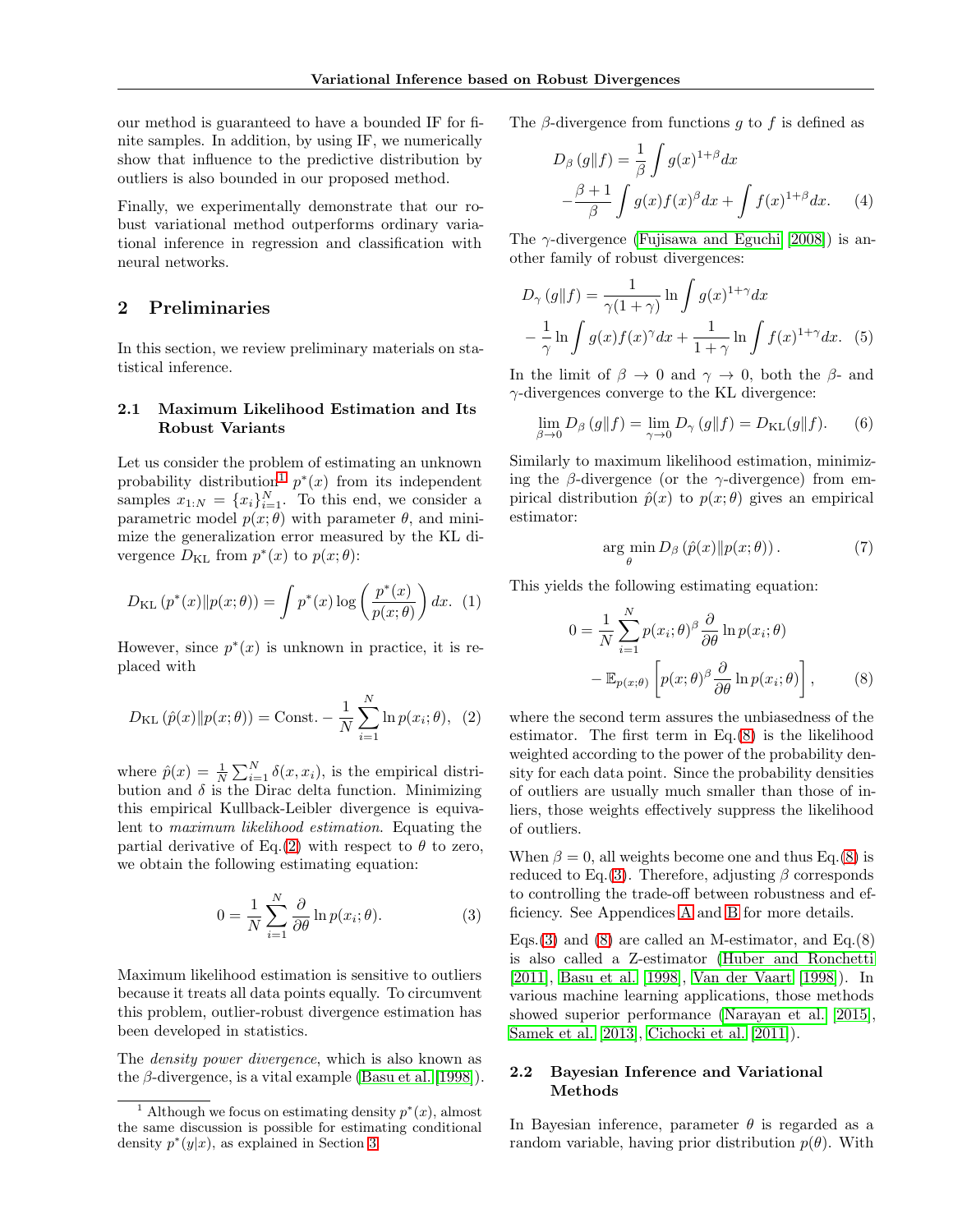Bayes' theorem, the Bayesian posterior distribution  $p(\theta|x_{1:N})$  can be obtained as

$$
p(\theta|x_{1:N}) = \frac{p(x_{1:N}|\theta)p(\theta)}{p(x_{1:N})}.
$$
 (9)

[Zellner](#page-8-7) [\[1988\]](#page-8-7) showed that  $p(\theta|x_{1:N})$  can also be obtained by solving the following optimization problem: [2](#page-2-1)

$$
\underset{q(\theta)\in\mathcal{P}}{\arg\min} L(q(\theta)),\tag{10}
$$

where  $P$  is the set of all probability distributions,  $-L(q(\theta))$  is the *evidence lower-bound* (ELBO),

$$
L(q(\theta)) = D_{\text{KL}}(q(\theta) || p(\theta))
$$
  
- 
$$
\int q(\theta) (-N d_{\text{KL}}(\hat{p}(x) || p(x|\theta))) d\theta,
$$

and  $d_{KL}(\hat{p}(x) || p(x|\theta))$  denotes the *cross-entropy*:

$$
d_{\text{KL}}(\hat{p}(x) \| p(x|\theta)) = -\frac{1}{N} \sum_{i=1}^{N} \ln p(x_i|\theta). \tag{11}
$$

Note that Bayes posterior [\(9\)](#page-2-2) can be expressed as

$$
p(\theta|x_{1:N}) = \frac{e^{-Nd_{\text{KL}}(\hat{p}(x)||p(x|\theta))}p(\theta)}{p(x_{1:N})}.
$$
 (12)

In practice, the optimization problem of Eq.[\(10\)](#page-2-3) is often intractable analytically, and thus we need to use some approximation method. A popular approach is to restrict the domain of the optimization problem to a set of analytically tractable probability distributions *Q*. Let us denote such a tractable distribution as  $q(\theta; \lambda) \in \mathcal{Q}$ , where  $\lambda$  is a parameter. Then the optimization problem is expressed as

$$
\underset{q(\theta;\lambda)\in\mathcal{Q}}{\arg\min} L(q(\theta;\lambda)).\tag{13}
$$

This optimization problem is called *variational inference*(VI).

# <span id="page-2-0"></span>**3 Robust Variational Inference based on Robust Divergences**

In this section, we propose a robust variational inference method based on robust divergences.

As detailed in Appendix C, Eq.[\(10\)](#page-2-3) can be equivalently expressed as

$$
\underset{q(\theta)\in\mathcal{P}}{\arg\min} \mathbb{E}_{q(\theta)}[D_{\text{KL}}(\hat{p}(x)||p(x|\theta))] + \frac{1}{N}D_{\text{KL}}(q(\theta)||p(\theta)).
$$
\n(14)

The first term can be regarded as the expected likelihood (see Eq. $(2)$ ), while the second term "regularizes"  $q(\theta)$  to be close to prior  $p(\theta)$ .

<span id="page-2-2"></span>To enhance robustness to data outliers, let us replace the KL divergence in the expected likelihood term with the *β*-divergence:

<span id="page-2-3"></span>
$$
\underset{q(\theta)\in\mathcal{P}}{\arg\min} \mathbb{E}_{q(\theta)}[D_{\beta}\left(\hat{p}(x)\|p(x|\theta)\right)] + \frac{1}{N}D_{\text{KL}}\left(q(\theta)\|p(\theta)\right). \tag{15}
$$

Note that Eq.[\(15\)](#page-2-4) can be equivalently expressed as

<span id="page-2-6"></span><span id="page-2-4"></span>
$$
\underset{q(\theta)\in\mathcal{P}}{\arg\min} L_{\beta}(q(\theta)),\tag{16}
$$

where  $-L_\beta(q(\theta))$  is the *β*-ELBO defined as

$$
L_{\beta}(q(\theta)) = D_{\text{KL}}(q(\theta) \| p(\theta))
$$

$$
- \int q(\theta) (-N d_{\beta} (\hat{p}(x) \| p(x|\theta))) d\theta, \quad (17)
$$

and  $d_{\beta}(\hat{p}(x)||p(x|\theta))$  denotes the *β*-cross-entropy:

$$
d_{\beta}(\hat{p}(x)||p(x|\theta)) = -\frac{\beta+1}{\beta} \frac{1}{N} \sum_{i=1}^{N} p(x_i|\theta)^{\beta}
$$

$$
+ \int p(x|\theta)^{1+\beta} dx.
$$

For its solution, we have the following theorem (its proof is available in Appendix D):

**Theorem 1** *The solution of Eq.[\(15\)](#page-2-4) is given by*

<span id="page-2-5"></span>
$$
q(\theta) = \frac{e^{-Nd_{\beta}(\hat{p}(x)||p(x|\theta))}p(\theta)}{\int e^{-Nd_{\beta}(\hat{p}(x)||p(x|\theta))}p(\theta)d\theta}.
$$
 (18)

<span id="page-2-7"></span>Interestingly, the above expression of  $q(\theta)$  is the same as the *pseudo posterior* proposed in [Ghosh and Basu](#page-8-10) [\[2016\]](#page-8-10). Although the pseudo posterior is not equivalent to the *posterior distribution* derived by Bayes' theorem, the spirit of updating prior information by observed data is inherited [\(Ghosh and Basu](#page-8-10) [\[2016\]](#page-8-10)). For this reason, we refer to Eq.[\(18\)](#page-2-5) simply as a *posterior* in this paper. We discuss how prior information is updated in pseudo-Bayes-posteriors in Appendix E.

The optimization problem [\(15\)](#page-2-4) is generally intractable. Following the same line as the discussion in Section [2.2,](#page-1-4) let us restrict the set of all probability distributions to a set of analytically tractable parametric distributions,  $q(\theta; \lambda) \in \mathcal{Q}$ . Then the optimization problem yields

$$
\arg_{q(\theta;\lambda)\in\mathcal{Q}}\min_{L_{\beta}}L_{\beta}(q(\theta;\lambda)).
$$

We call this method *β-variational inference* (*β*-VI).

<span id="page-2-1"></span><sup>2</sup>Zellner's formulation of Bayesian inference was also used for extending variational inference to constrained methods [\(Zhu et al.](#page-9-0) [\[2014\]](#page-9-0), [Koyejo and Ghosh](#page-8-15) [\[2013\]](#page-8-15)).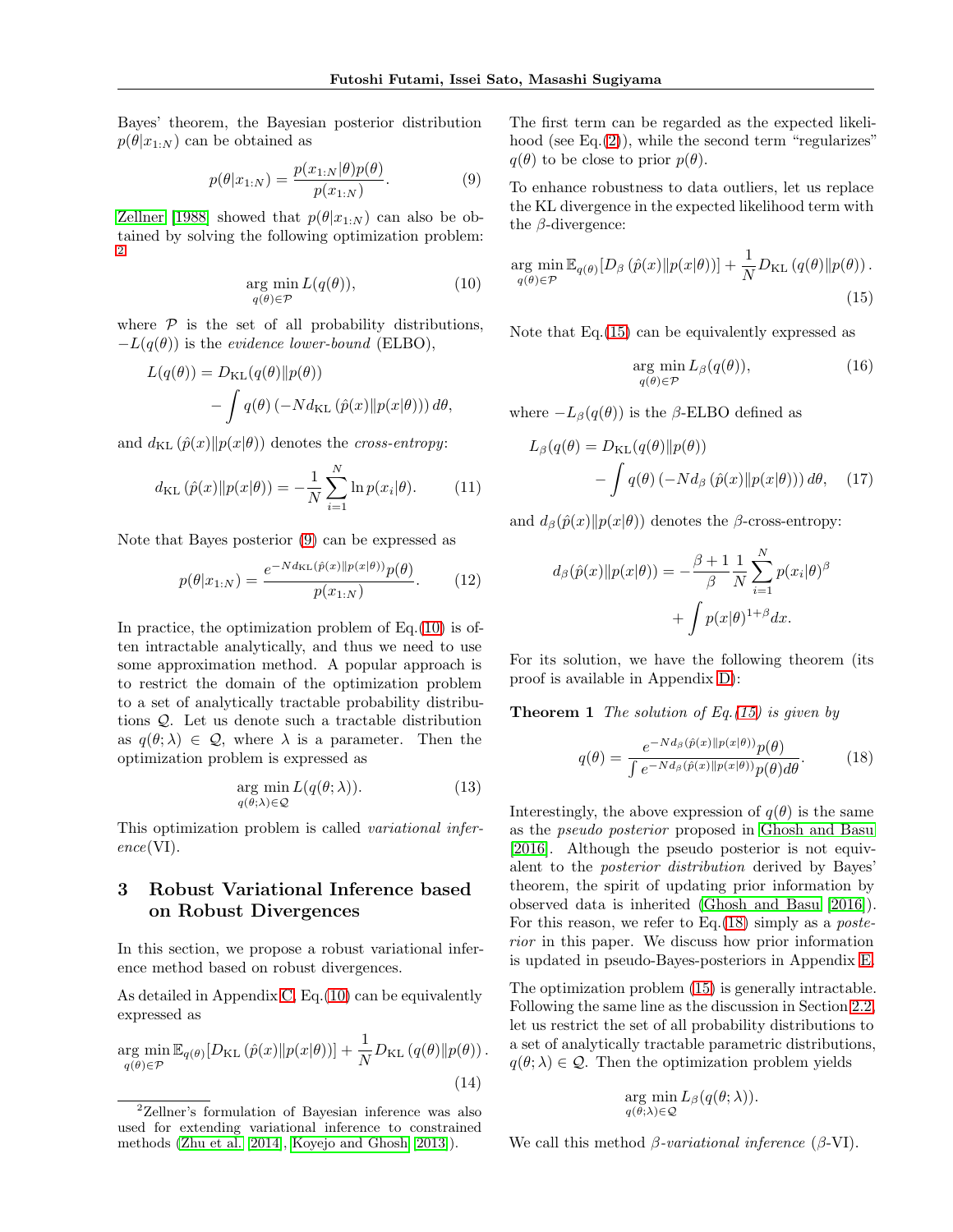| TOO THE CLOW CHULCRICH ICL LOW WAY HOLLOWICALLY HILLS CHIVE                                                                                 |                                                                                                                                                                                                                                                                                      |  |  |  |  |  |  |  |
|---------------------------------------------------------------------------------------------------------------------------------------------|--------------------------------------------------------------------------------------------------------------------------------------------------------------------------------------------------------------------------------------------------------------------------------------|--|--|--|--|--|--|--|
| Unsupervised                                                                                                                                | Supervised                                                                                                                                                                                                                                                                           |  |  |  |  |  |  |  |
|                                                                                                                                             | $\beta = \frac{\beta+1}{\beta} \frac{1}{N} \sum_{i=1}^N p(x_i \theta)^\beta + \int p(x \theta)^{1+\beta} dx = \frac{\beta+1}{\beta} \left\{ \frac{1}{N} \sum_{i=1}^N p(y_i x_i,\theta)^\beta \right\} + \left\{ \frac{1}{N} \sum_{i=1}^N \int p(y x_i,\theta)^{1+\beta} dy \right\}$ |  |  |  |  |  |  |  |
| $-\frac{1}{N}\frac{\gamma+1}{\gamma}\sum_{i=1}^N\frac{p(x_i \theta)^{\gamma}}{\{\int p(x \theta)^{1+\gamma}dx\}^{\frac{\gamma}{1+\gamma}}}$ | $-\frac{1}{N}\frac{\gamma+1}{\gamma}\sum_{i=1}^N\frac{p(y_i x_i,\theta)^\gamma}{\{\int p(y x_i,\theta)^{1+\gamma}dy\}^{\frac{\gamma}{1+\gamma}}}$                                                                                                                                    |  |  |  |  |  |  |  |

<span id="page-3-0"></span>Table 1: Cross-entropies for robust variational inference.

We optimize objective function *L<sup>β</sup>* by black-box variational inference method and re-parameterization trick [\(Ranganath et al.](#page-8-16) [\[2014\]](#page-8-16)). In our implementation, we estimate the gradient of the objective function [\(17\)](#page-2-6) by Monte Carlo sampling.

So far, we focused on the unsupervised learning case and the  $\beta$ -divergence. Actually, we can easily generalize the above discussion to the supervised learning case and also to the *γ*-divergence, by simply replacing the cross-entropy with a corresponding one shown in Table [1.](#page-3-0) We denote the objective function for the *γ*divergence as  $L<sub>\gamma</sub>$  in the same way as Eq.[\(17\)](#page-2-6). Note that, there are several choices for the  $\gamma$ -cross-entropy, as detailed in Appendix H. Explicit expression of *L*,  $L_{\beta}$ , and  $L_{\gamma}$  are summarized in Appendix F.

# **4 Influence Function Analysis**

In this section, we analyze the robustness of our proposed method based on the *influence function* (IF) [\(Huber and Ronchetti](#page-8-0) [\[2011\]](#page-8-0)). IFs have been used in robust statistics to study how much contamination affects estimated statistics.

#### **4.1 Influence Function**

First, we review the notion of IFs. Let *G* be an empirical cumulative distribution of  $\{x_i\}_{i=1}^n$ :

$$
G(x) = \frac{1}{n} \sum_{i=1}^{n} \Delta_{x_i}(x),
$$
 (19)

where  $\Delta_x$  stands for the point-mass 1 at *x*. Let  $G_{\varepsilon,z}$ be a contaminated version of *G* at *z*:

$$
G_{\varepsilon,z}(x) = (1 - \varepsilon)G(x) + \varepsilon \Delta_z(x), \tag{20}
$$

where  $\varepsilon$  is a contamination proportion. For a statistic *T* and empirical distribution *G*, IF at point *z* is defined as follows [\(Huber and Ronchetti](#page-8-0) [\[2011\]](#page-8-0)):

IF 
$$
(z, T, G) = \frac{\partial}{\partial \varepsilon} T (G_{\varepsilon, z}(x)) \Big|_{\varepsilon = 0}
$$
  
= 
$$
\lim_{\varepsilon \to 0} \frac{T (G_{\varepsilon, z}(x)) - T (G(x))}{\varepsilon}.
$$
 (21)

Intuitively, IF is a relative bias of a statistic caused by contamination at *z*.

# **4.2 Derivation of Influence Functions**

Now we analyze how posterior distributions derived by VI are affected by contamination. In ordinary VI, we derive a posterior by minimizing Eq.[\(13\)](#page-2-7). Let us consider an approximate posterior  $q(\theta; m)$  parametrized by  $m$ . Then the objective function given by Eq. [\(13\)](#page-2-7) can be regarded as a function of *m* whose first-order optimality condition yields

<span id="page-3-3"></span>
$$
0 = \left. \frac{\partial}{\partial m} L \right|_{m = m^*} . \tag{22}
$$

For notational simplicity, we denote  $q(\theta; m^*)$  by  $q^*(\theta)$ .

Referring to Eq.[\(21\)](#page-3-1), *T* corresponds to  $m^*$ , and *G* is approximated empirically by the training dataset in VI. Then substituting Eq.[\(20\)](#page-3-2) into Eq.[\(13\)](#page-2-7) and using Eq.[\(21\)](#page-3-1) and Eq.[\(22\)](#page-3-3) yield the following theorem (its proof is available in Appendix F):

**Theorem 2** *When data contamination is given by Eq.[\(20\)](#page-3-2), IF of ordinary VI is given by*

$$
\left(\frac{\partial^2 L}{\partial m^2}\right)^{-1} \frac{\partial}{\partial m} \mathbb{E}_{q^*(\theta)} \left[ D_{\mathrm{KL}}(q^*(\theta) \| p(\theta)) + N l(z) \right], (23)
$$

*IF of β-VI is given by*

$$
\left(\frac{\partial^2 L_{\beta}}{\partial m^2}\right)^{-1} \frac{\partial}{\partial m} \mathbb{E}_{q^*(\theta)} \left[ D_{\mathrm{KL}}(q^*(\theta) \| p(\theta)) + N l_{\beta}(z) \right], (24)
$$

*and IF of γ-VI is given by*

$$
\left(\frac{\partial^2 L_{\gamma}}{\partial m^2}\right)^{-1} \frac{\partial}{\partial m} \mathbb{E}_{q^*(\theta)} \left[D_{\mathrm{KL}}(q^*(\theta) \| p(\theta)) + N l_{\gamma}(z)\right], (25)
$$

<span id="page-3-2"></span>*where*  $l(z)$ *,*  $l_\beta(z)$ *, and*  $l_\gamma(z)$  *are defined in Table [2.](#page-4-0)* 

Using these expressions, we analyze how estimated variational parameters can be perturbed by outliers. In practice, it is important to calculate  $\sup_z |IF(z, \theta, G)|$ , because if it diverges, the model can be sensitive to small contamination of data.

#### <span id="page-3-4"></span><span id="page-3-1"></span>**4.3 Influence Function Analysis for Specific Models**

In our analysis, we consider two types of outliers outliers related to input *x* and outliers related to output *y*. For true data generating distributions  $p^*(x)$  and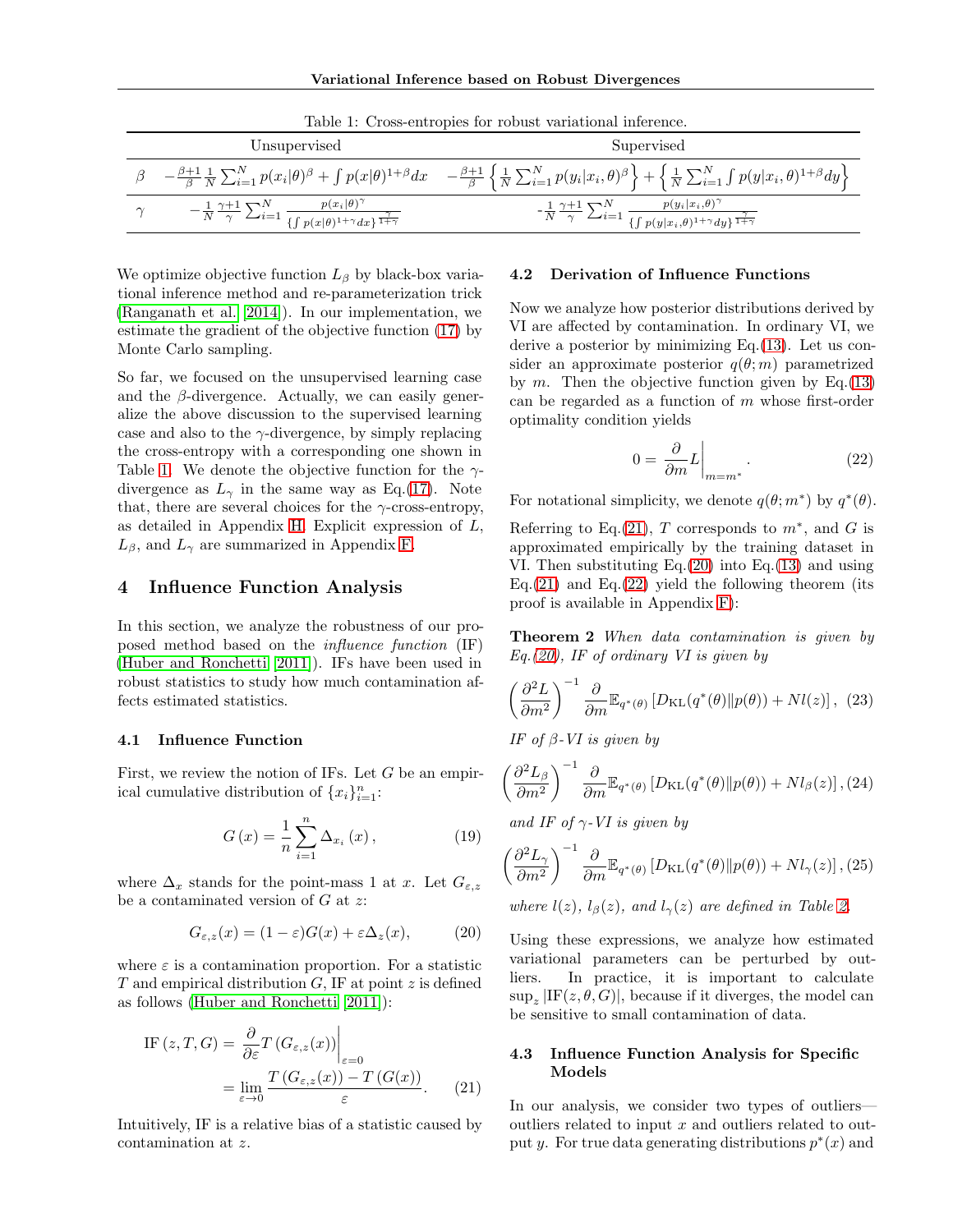<span id="page-4-0"></span>**Futoshi Futami, Issei Sato, Masashi Sugiyama**

|                 | Unsupervised                                                                      | Supervised $z=(x',y')$                                                                                          |
|-----------------|-----------------------------------------------------------------------------------|-----------------------------------------------------------------------------------------------------------------|
| l(z)            | $\ln p(z \theta)$                                                                 | $\ln p(y' x',\theta)$                                                                                           |
| $l_{\beta}(z)$  | $\frac{\beta+1}{\beta}p(z \theta)^{\beta} - \int p(x \theta)^{1+\beta}dx$         | $\frac{\beta+1}{\beta}p(y' x',\theta)^\beta-\int p(y x',\theta)^{1+\beta}dy$                                    |
| $l_{\gamma}(z)$ | $p(z \theta)^\gamma$<br>$\{\int p(x \theta)^{1+\gamma} dx\}^{\frac{1}{1+\gamma}}$ | $p(y' x',\theta)^\gamma$<br>$\gamma+1$<br>$\gamma$ { $\int p(y x',\theta)^{1+\gamma} dy$ } $\frac{1}{1+\gamma}$ |

Table 2: Influence functions for robust variational inference.

<span id="page-4-1"></span>Table 3: Behavior of  $\sup_z |F(z, W, G)|$  in neural networks, "Regression" and "Classification" indicate the cases of ordinary VI, while "*β*- and *γ*-Regression" and "*β*- and *γ*-Classification" mean that we used *β*-VI or *γ*-VI. "Activation function" means the type of activation functions used. "Linear" means that there is no nonlinear transformation, inputs are just multiplied W and added b.  $(x_0: U, y_0: U)$  means that IF is unbounded while (*x*<sup>o</sup> : *B, y*<sup>o</sup> : *U*) means that IF is bounded for input related outliers, but unbounded for output related outliers.

| Activation function | Regression           | $\beta$ - and $\gamma$ -Regression | Classification | $\beta$ - and $\gamma$ -Classification |
|---------------------|----------------------|------------------------------------|----------------|----------------------------------------|
| Linear              | $(x_0:U, y_0:U)$     | $(x_0 : B, y_0 : B)$               | $(x_0:U)$      | $(x_{o}:B)$                            |
| ReLU                | $(x_0:U, y_0:U)$     | $(x_0 : B, y_0 : B)$               | $(x_0:U)$      | $(x_{o}:B)$                            |
| tanh                | $(x_0 : B, y_0 : U)$ | $(x_0 : B, y_0 : B)$               | $(x_0 : B)$    | $(x_0 : B)$                            |

 $p^*(y|x)$ , input-related outlier  $x_0$  does not obey  $p^*(x)$ and output-related outlier  $y_0$  does not obey  $p^*(y|x)$ . Below we investigate whether IFs are bounded even when  $x_o \to \infty$  or  $y_o \to \infty$ .

Although general IF analysis has been extensively carried out in statistics [\(Huber and Ronchetti](#page-8-0) [\[2011\]](#page-8-0)), few works exist focusing on specific models that we often use in recent machine learning applications. Based on this, we consider neural network models for regression and classification (logistic regression). In neural networks, there are parameters  $\theta = \{W, b\}$  where outputs of hidden units are calculated by multiplying *W* to input and then adding *b*. Our analysis shows that  $\sup_z |IF(z, b, G)|$  is always bounded (see Appendix I for details), and our exemplary analysis results for  $\sup_z |IF(z, W, G)|$  are summarized in Table [3.](#page-4-1)

From Table [3,](#page-4-1) we can confirm that ordinary VI is always non-robust to output-related outliers. As for input-related outliers, ordinary VI is robust for the "tanh"-activation function, but not for the ReLU and linear activation functions. On the other hand, IFs of our proposed method are bounded for all three activation functions including ReLU. We have further conducted IF analysis for the Student-t likelihood, which is summarized in Appendix I.

Actually, in Bayesian inference, what we really want to know in the end is the *predictive distribution* at test point  $x_{\text{test}}$ :

$$
p(x_{\text{test}}|x_{1:N}) = \int p(\theta|x_{1:N})p(x_{\text{test}}|\theta)d\theta
$$

$$
\approx \int q^*(\theta)p(x_{\text{test}}|\theta)d\theta.
$$

Therefore, it is important to investigate how the predic-

tive distribution is affected by outliers. If the training dataset is contaminated at a rate of  $\epsilon$  at point *z*, we can analyze the effect of such data contamination on the predictive distribution by using IFs of the posterior distribution:

<span id="page-4-2"></span>
$$
\frac{\partial}{\partial \epsilon} \mathbb{E}_{q^*(\theta)} \left[ p(x_{\text{test}}|\theta) \right] = \frac{\partial \mathbb{E}_{q^*(\theta)} \left[ p(x_{\text{test}}|\theta) \right]}{\partial m} \frac{\partial m^*(G_{\varepsilon,z}(x))}{\partial \varepsilon},\tag{26}
$$

where  $\frac{\partial m^*(G_{\varepsilon,z}(x))}{\partial \varepsilon}$  can be analyzed with the IFs derived above. Since analytical discussion on this expression is difficult, we numerically examined its behavior in Section [5.2.](#page-5-0)

The above expression looks similar to the ones derived in [Giordano et al.](#page-8-17) [\[2015\]](#page-8-17) and [Koh and Liang](#page-8-18) [\[2017\]](#page-8-18). However, discussion in [Giordano et al.](#page-8-17) [\[2015\]](#page-8-17) focused on prior perturbation and expression in [Koh and Liang](#page-8-18) [\[2017\]](#page-8-18) is applicable only to maximum likelihood estimation. To our knowledge, ours is the first work to derive IFs of variational inference for data contamination.

# **5 Experiments**

In this section, we report the experimental results of our proposed method on toy and benchmark datasets. In all the experiments, we used mean-field black-box VI combined with the Adam [\(Kingma and Ba](#page-8-19) [\[2014\]](#page-8-19)) optimizer and assumed that the prior and approximated posterior are both Gaussian. Detailed experimental setups can be found in Appendix L.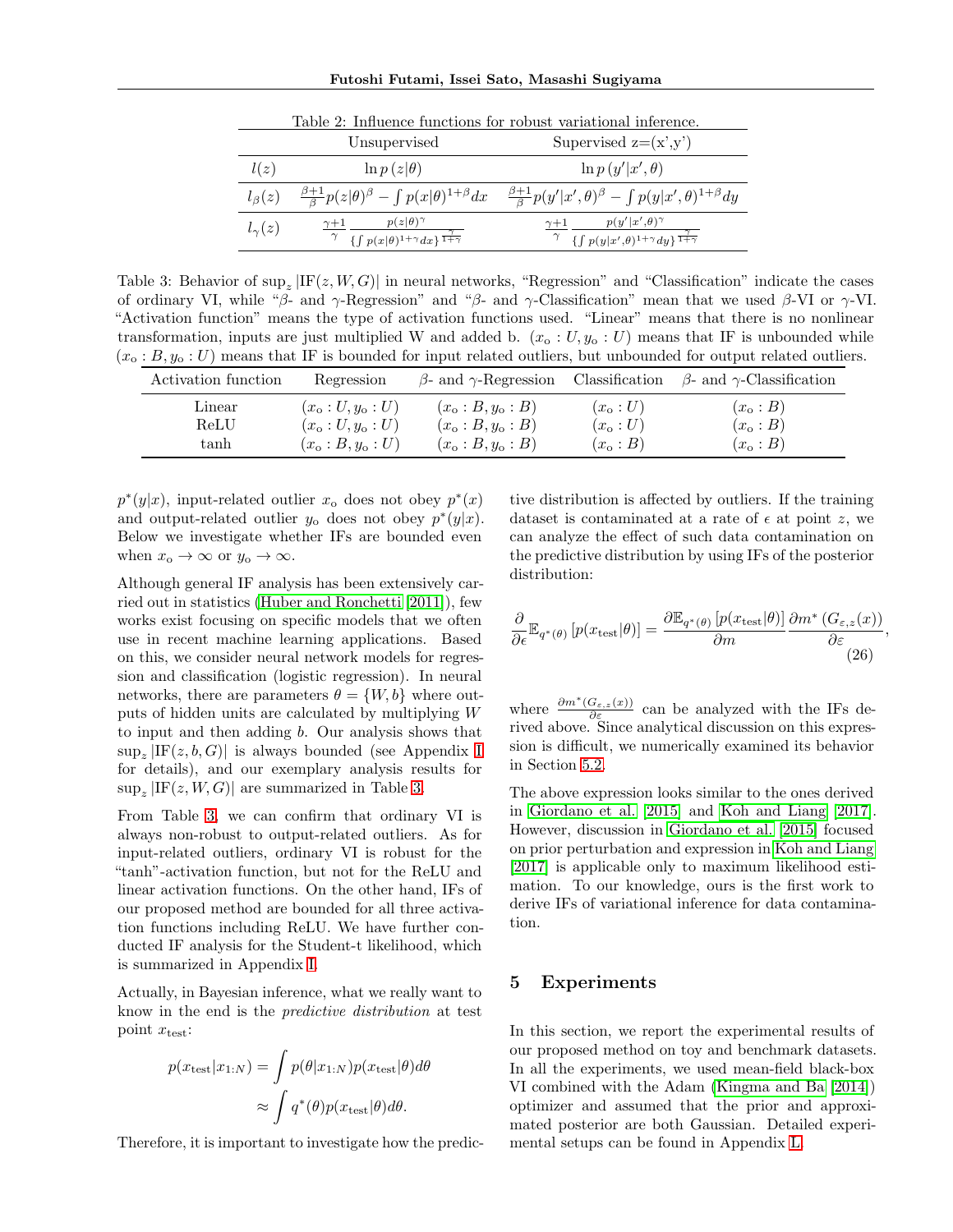

0*.*1) with outliers

Figure 1: Linear regression. Predictive distributions are derived by variational inference (VI).

#### **5.1 Toy Data Experiment**

<span id="page-5-1"></span>outliers

We performed a toy dataset experiment for both regression and classification tasks to analyze the performance of the proposed method. We used a twodimensional toy data and observed how the performance and the predictive distribution are affected by outliers when using ordinary VI and our method. The linear regression and logistic regression models are used. The detailed experimental setup is given in Appendix L.1.

For regression, the toy data and predictive distribution are shown in Fig. [1,](#page-5-1) where the horizontal axis indicates the first input feature  $x_1$  and the vertical axis indicates the output *y*. As outliers, we considered input related outliers, which are caused by measurement error. The result of ordinary VI is heavily affected by outliers when there exist outliers, while the result of the proposed method is less affected by outliers.

For classification, we considered the situation where some of the labels are wrongly specified, as shown in Fig. [2.](#page-5-2) We also illustrated obtained decision boundaries in Fig.  $2(a)$ , which shows that the ordinary VI based method is heavily affected by outliers and Fig. [2\(b\)](#page-5-4) shows that our method with  $\beta = 0.4$  is less affected by outliers.

#### <span id="page-5-0"></span>**5.2 Influence to Predictive Distribution**

Based on Eq.[\(26\)](#page-4-2), we numerically studied the influence of outliers on the predictive distribution. In this study, we used a two-hidden-layer neural network with 20 units in each hidden layer for regression and for classification with logistic loss.

#### **Regression**

We used the powerplant dataset in UCI [\(Lichman](#page-8-20) [\[2013\]](#page-8-20)) which has four features for each input. Since



<span id="page-5-4"></span><span id="page-5-3"></span><span id="page-5-2"></span>Figure 2: Boundaries of logistic regression using ordinary VI and the proposed method

it is difficult to visualize the behavior of the influence of predictive distributions, instead, we plot how the log-likelihood of a test point is influenced by an outlier. We compared the influence of ordinary VI based method and proposed method  $(\beta=0.1)$ . To calculate  $Eq.(26)$  $Eq.(26)$ , we have to specify an outlier and a test data point. As an input related outlier, we randomly chose a single data point from the training data and moved the first feature of the chosen data from *−∞* to +*∞*. Similarly, as an output related outlier, we moved randomly chosen output *y* from  $-\infty$  to  $+\infty$ . As the test data point, we randomly chose a single data point from the test data. For the detailed experimental setting, see Appendix L.2.

The results are shown in Fig. [3,](#page-6-0) where the horizontal axis indicates the value of the perturbed feature, and the vertical axis indicates the value of  $\frac{\partial}{\partial \epsilon} \mathbb{E}_{q^*(\theta)} [\ln p(x_{\text{test}}|\theta)].$ 

The results in Fig. [3](#page-6-0) show that the model using the ReLU activation inferred by ordinary VI can be affected infinitely by input related outliers, while the influence is bounded in our method. As for output related outliers, models inferred by ordinary VI are infinitely influenced, while influence in our method is bounded. From those results, we can see that our method is robust for both input and output related outliers in the sense that test point prediction is not perturbed infinitely by contaminating a single training point.

A notable difference from the IF analysis in Section. [4.3](#page-3-4) is that for the perturbation by input related outliers for the tanh activation function, the value of of *<sup>∂</sup> ∂ϵ*E*<sup>q</sup>∗*(*θ*) [ln *p*(*x*test*|θ*)], does not converge to zero even for the proposed method in the limit that the absolute value of the input related outlier goes to *∞*.

This might be due to the fact that in the limit, the input to the next layer goes to  $\pm 1$  when the tanh activation function is used. For the next layer, an input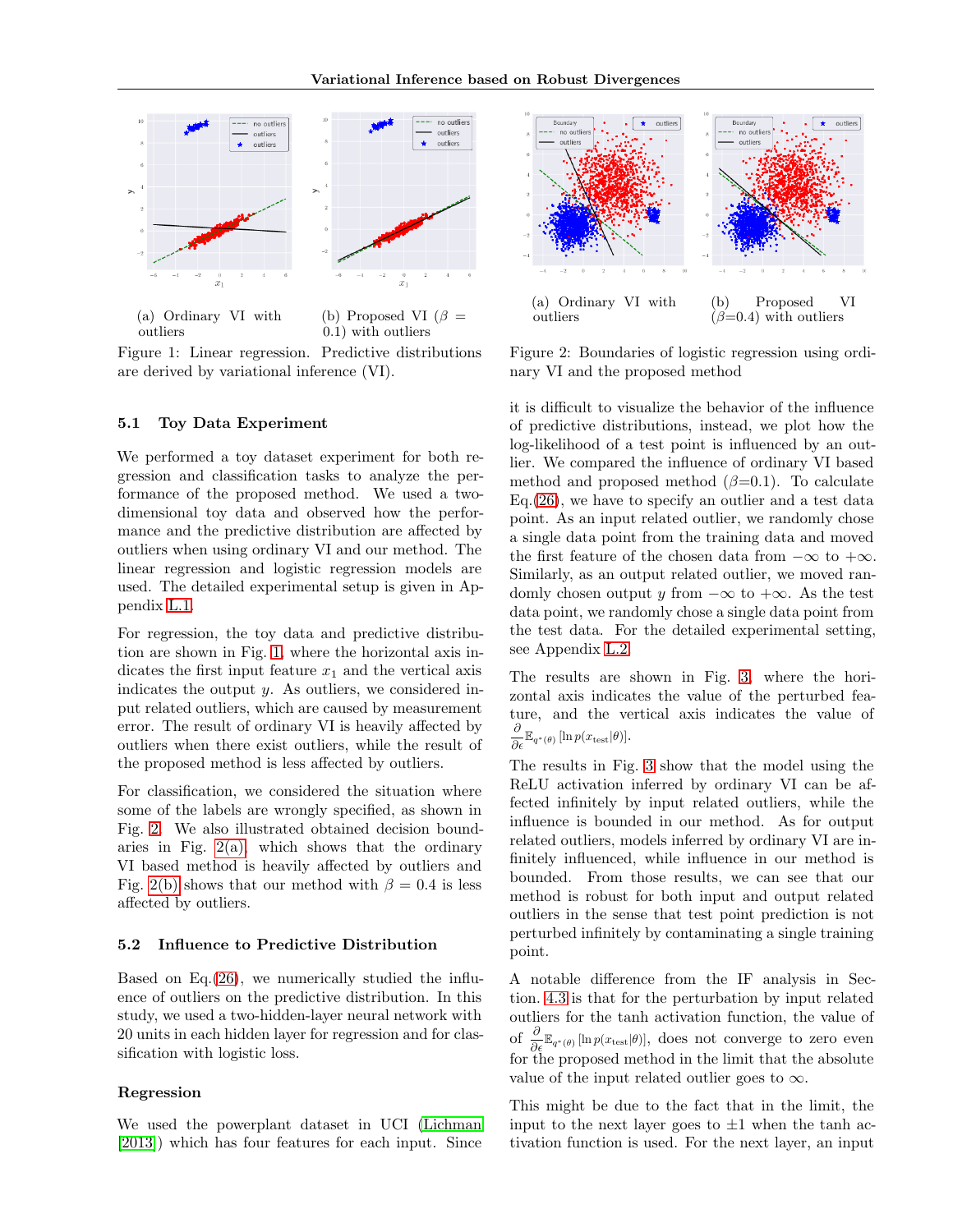**Futoshi Futami, Issei Sato, Masashi Sugiyama**



<span id="page-6-0"></span>

(a) Influence by input related outlier (b) Influence by output related outlier

Figure 3: Influence on the test log-likelihood for neural net regression. The horizontal axis indicates the value of the perturbed feature, while the vertical axis indicates the value of  $\frac{\partial}{\partial \epsilon} \mathbb{E}_{q^*(\theta)} [\ln p(x_{\text{test}}|\theta)].$ 

which has value *±*1 might not be so strange compared to regular data, and thus it is not regarded as an outlier. Therefore, during the optimization process, the likelihood of input related outliers is not downweighted so much in the robust divergence and the influence of outliers remains non-zero. If we use the ReLU activation function, in the limit, the input to the next layer becomes much larger than the regular data, and thus it is regarded as an outlier.

#### **Classification**

We used the eeg dataset in UCI which has 14 features as input. In the same way as the regression experiment, as an input related outlier, we randomly chose a single data point from the training data and moved the third feature of the chosen data from *−∞* to +*∞*. The result of how the test log-likelihood is influenced is given in Fig. [4.](#page-6-1) For ordinary VI, using the ReLU activation function causes unbounded influence, while our method keeps the influence bounded. We can also confirm that the influence in our method converges to smaller value than that in ordinary VI in the limit even in the case of tanh.

As an output related outlier, we investigated the influence of label misspecification. We flipped one of the labels in the training data and observed how the test log-likelihood changes. By assuming  $\epsilon = \frac{1}{N}$ , where  $N$  is the number of training data, we calculated  $\frac{1}{N} \frac{1}{N} \sum_i \frac{1}{N_{\text{test}}} \sum_j$ *∂*  $\frac{\partial}{\partial \epsilon_i} \mathbb{E}_{q^*(\theta)} \left[ \ln p(y_{\text{test}}^j | x_{\text{test}}^j, \theta) \right], \text{ which}$ represents the averaged amount of change in the test log-likelihood, and the term inside the sum over *j* means the change in the log-likelihood for the *j*th test data caused by flipping the label of the *i*th training data. Without IF, this is difficult to calculate because



<span id="page-6-1"></span>Figure 4: Influence on the test log-likelihood by input related outlier for neural net classification with logistic loss.

<span id="page-6-2"></span>Table 4: Average change in the test log-likelihood

|      |            | Ordinary VI Proposed VI ( $\beta = 0.1$ ) |
|------|------------|-------------------------------------------|
| ReLU | $-1.65e-3$ | $-3.29e-5$                                |
| tanh | $-2.3e-3$  | $-3.49e-4$                                |

we have to retrain a neural network with flipped data and this is extremely demanding .

Table [4](#page-6-2) shows that the change in the test log-likelihood in our method is smaller than that in ordinary VI. This implies that our method is robust against label misspecification.

From these case studies, we confirmed that our method is robust for both input and output related outliers in both regression and classification settings in the sense that the prediction is less influenced by outliers.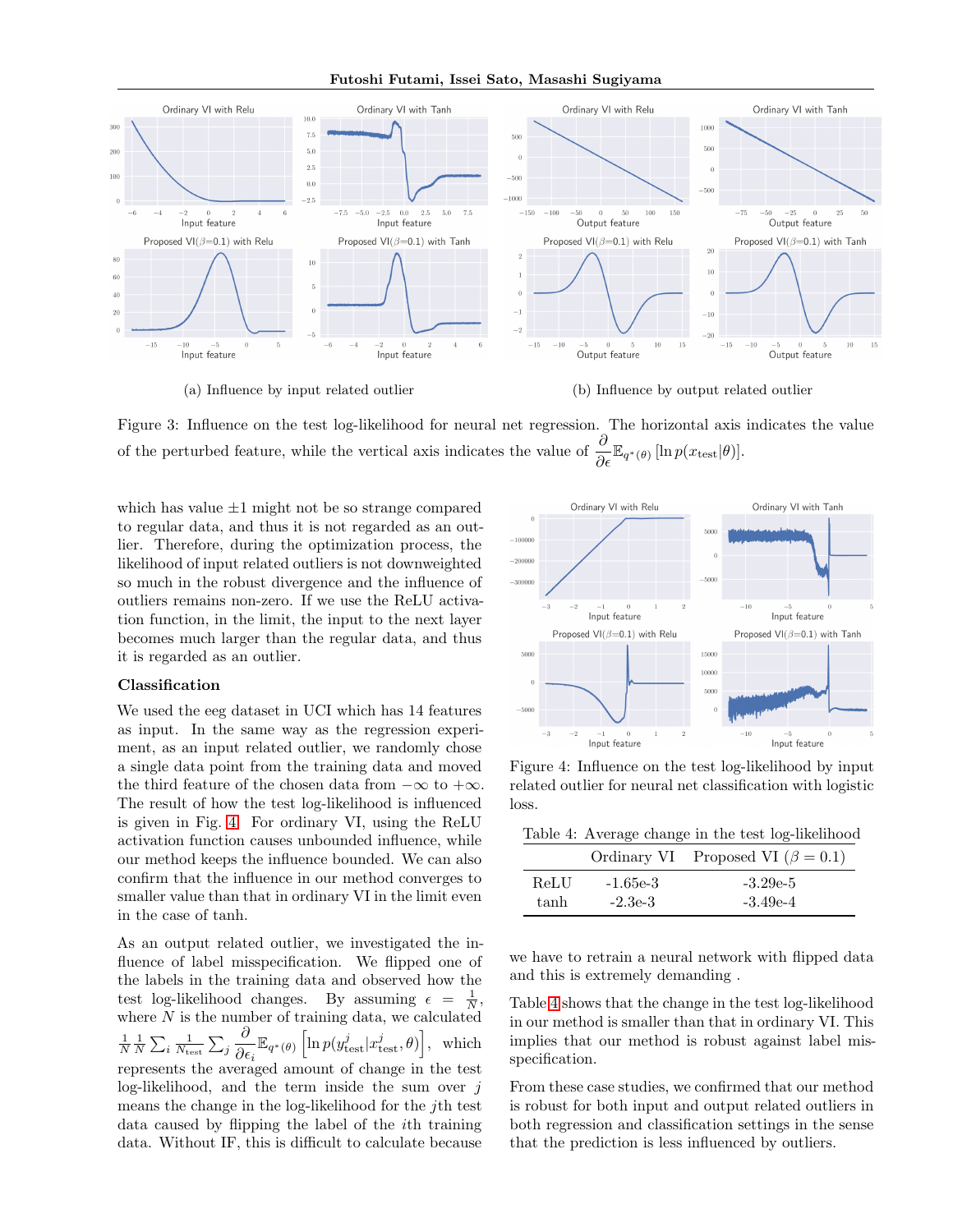**Variational Inference based on Robust Divergences**

| Dataset          | Outliers | KL(G)      | KL(St)                                               | WL                        | Rénvi                     | BB- $\alpha$                           | В          |            |
|------------------|----------|------------|------------------------------------------------------|---------------------------|---------------------------|----------------------------------------|------------|------------|
| concrete         | $0\%$    |            | $8.87(2.57)$ 7.34(0.41)                              |                           |                           | $7.89(0.77)$ $7.62(0.44)$ $7.34(0.31)$ | 7.58(0.38) | 7.34(0.76) |
| $N = 1030$       | 10%      | 15.7(2.50) | 8.94(2.65)                                           |                           | $12.3(2.41)$ $14.2(1.74)$ | 11.4(2.69)                             | 8.11(0.89) | 8.26(0.98) |
| $D=8$            | $20\%$   | 16.8(0.70) | 11.1(3.78)                                           |                           | $14.3(2.91)$ $15.6(1.90)$ | 11.9(2.64)                             | 8.15(0.99) | 9.25(1.27) |
| powerplant $0\%$ |          | 4.41(0.13) | 4.43(0.15)                                           | $4.46(0.17)$ $4.48(0.15)$ |                           | 4.38(0.83)                             | 4.37(0.15) | 4.45(0.17) |
| $N = 9568$       | $10\%$   | 6.44(1.88) | 4.54(0.14)                                           | $5.12(0.41)$ $5.49(0.45)$ |                           | 5.91(1.63)                             | 4.39(0.14) | 4.47(0.16) |
| $D=4$            | 20%      | 9.97(4.7)  | 4.56(1.45)                                           | $6.44(0.52)$ $6.87(1.09)$ |                           | 5.52(1.31)                             | 4.41(0.15) | 4.53(1.46) |
| protein          | 0%       |            | $5.61(0.38)$ 4.79 $(0.05)$ $5.50(0.62)$ $5.62(0.25)$ |                           |                           | 4.89(0.05)                             | 4.86(0.05) | 4.79(0.04) |
| $N = 45730$      | 10%      | 6.13(0.02) | $4.92(0.05)$ 6.13(0.03) 6.11(0.03)                   |                           |                           | 6.13(0.03)                             | 4.91(0.04) | 4.90(0.06) |
| $D=9$            | $20\%$   | 6.14(0.03) | $4.98(0.07)$ 6.14(0.03) 6.12(0.03)                   |                           |                           | 6.10(0.28)                             | 4.96(0.05) | 4.95(0.06) |

<span id="page-7-0"></span>Table 5: Test regression accuracy in RMSE

<span id="page-7-1"></span>

|  | Table 6: Test classification accuracy |  |
|--|---------------------------------------|--|
|  |                                       |  |

| Dataset         | Outliers | KL         | $KL(\epsilon)$            | WL        | Rényi                                | BB- $\alpha$ | $\beta$                             |           |
|-----------------|----------|------------|---------------------------|-----------|--------------------------------------|--------------|-------------------------------------|-----------|
| spam            | $0\%$    | 90.9(5.8)  | 91.2(4.4)                 | 89.2(5.7) |                                      |              | $90.0(0.7)$ $92.9(1.5)$ $93.3(1.3)$ | 92.2(0.8) |
| $N = 4601$      | $10\%$   | 76.5(37.6) | 90.0(5.1)                 | 89.1(5.7) | <b>92.6(1.4)</b> 91.6(1.4) 92.4(1.2) |              |                                     | 92.1(1.1) |
| $D = 57$        | 20%      | 60.6(48.3) | 89.8(5.5)                 | 88.3(5.3) |                                      |              | $91.6(1.6)$ $91.6(1.6)$ $92.2(1.3)$ | 91.6(1.4) |
| eeg             | $0\%$    | 72.8(2.9)  | 77.7(3.2)                 | 81.3(2.4) |                                      |              | $68.4(7.9)$ $77.5(3.3)$ $75.9(5.5)$ | 80.2(3.4) |
| $N = 14890$     | 10%      | 56.0(2.6)  | 62.7(0.09)                | 56.0(2.4) |                                      |              | $57.5(9.6)$ $67.9(8.2)$ $60.8(8.1)$ | 72.5(2.6) |
| $D=14$          | 20%      |            | $56.0(2.7)$ $60.0(7.1)$   | 56.0(2.4) |                                      |              | $57.7(2.4)$ $67.4(8.8)$ $56.0(2.4)$ | 72.2(6.4) |
| covertype $0\%$ |          |            | $65.2(8.8)$ $73.1(6.2)$   | 73.4(6.3) |                                      |              | $72.0(6.6)$ $73.2(4.8)$ $70.5(5.9)$ | 73.4(6.1) |
| $N = 581012$    | $10\%$   |            | $60.2(16.9)$ 74.4(6.2)    | 73.7(5.5) |                                      |              | $65.4(8.5)$ $70.6(5.9)$ $65.7(9.0)$ | 72.4(7.7) |
| $D = 54$        | 20\%     |            | $56.4(18.7)$ $71.4(10.4)$ | 71.2(7.2) | $67.6(9.7)$ $67.1(8.1)$ $66.2(9.6)$  |              |                                     | 72.3(5.9) |

#### **5.3 How to Determine** *β* **and** *γ*

Finally we show that by choosing parameters *β* and *γ* by cross validation, our method can achieve even better performance compared to ordinary VI and other existing robust methods on several benchmark datasets in UCI. The detailed experimental setup is described in Appendix L.3.

#### **Regression**

We used a neural net which has two hidden layers each with 20 units and the ReLU activation function. As outliers, we added both input and output related outliers. The experimental results are summarized in Table [5.](#page-7-0) In Table [5,](#page-7-0) "Outliers" means the percentage of outliers in the training dataset we contamined artificially. KL(G) means ordinary VI with the Gaussian likelihood, KL(St) is ordinary VI with the Student-t likelihood, WL means the method proposed in [Wang](#page-8-6) [et al.](#page-8-6)  $[2017]$ , Rényi is the Rényi divergence minimization method proposed in [Li and Turner](#page-8-21) [\[2016\]](#page-8-21) and BB- $\alpha$  is the black-box  $\alpha$  divergence minimization method proposed in [Hernandez-Lobato et al.](#page-8-22) [\[2016\]](#page-8-22) and [Li and](#page-8-23) [Gal](#page-8-23) [\[2017\]](#page-8-23).

Our method compares favorably with ordinary VI and existing robust methods for all the datasets.

#### **Classification**

We used a neural net which has two hidden layers each with 20 units except for the covertype dataset. For the covertype dataset, we used a neural net which has one hidden layer with 50 units. We used the ReLU

activation function for all the networks. As outliers, we considered both input and output related outliers. The experimental results are in Table [6.](#page-7-1) In Table [6,](#page-7-1)  $KL(\epsilon)$  means that we used the robust loss function which is  $p(y = 1|g(x, \theta)) = \epsilon + (1-2\epsilon)\sigma(g(x, \theta))$ , where  $\sigma$  is the sigmoid function,  $g(x, \theta)$  is the input to the final layer and  $\epsilon$  is the hyperparameter.

Our method performs equally to or better than ordinary VI and other existing methods for all the datasets.

# **6 Conclusions**

In this work, we proposed outlier-robust variational inference based on robust divergences. We can make our estimation robust against outliers without changing models. We also theoretically compared our proposed method and the ordinary variational inference by using the influence function. By using the influence function, we can evaluate how much outliers affect our predictions. The analysis showed that the influence of outliers is bounded in our model, but is unbounded by ordinary variational inference in many cases. Further, experiments demonstrated that our method is robust for both input and output related outliers in both regression and classification settings. In addition, our method outperforms ordinary VI on benchmark datasets.

In our future work, we would like to extend the method to be applicable to more complex models, such as time series or structured data. Another way is to combine other approximation methods such as MCMC or expectation propagation.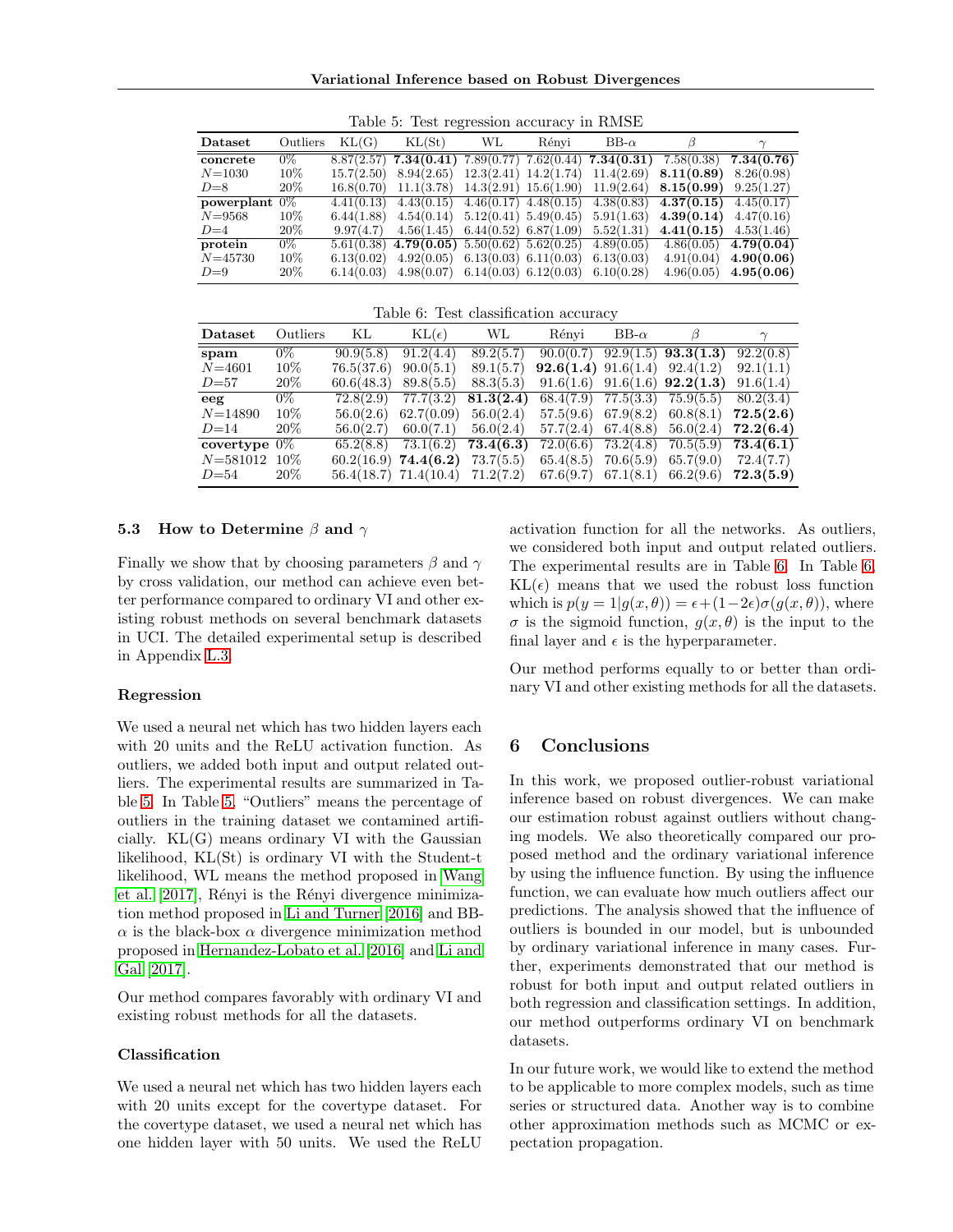#### **Acknowledgements**

This work was supported by KAKENHI 17H00757 and JST CREST JPMJCR1403.

# **References**

- <span id="page-8-8"></span>Ayanendranath Basu, Ian R. Harris, Nils L. Hjort, and M. C. Jones. Robust and efficient estimation by minimising a density power divergence. *Biometrika*, 85(3):549–559, 1998.
- <span id="page-8-4"></span>Thomas Bonald and Richard Combes. A minimax optimal algorithm for crowdsourcing. In *Advances in Neural Information Processing Systems*, pages 4355– 4363, 2017.
- <span id="page-8-14"></span>Andrzej Cichocki, Sergio Cruces, and Shun-ichi Amari. Generalized alpha-beta divergences and their application to robust nonnegative matrix factorization. *Entropy*, 13(1):134–170, 2011.
- <span id="page-8-9"></span>Hironori Fujisawa and Shinto Eguchi. Robust parameter estimation with a small bias against heavy contamination. *Journal of Multivariate Analysis*, 99(9): 2053–2081, 2008.
- <span id="page-8-10"></span>Abhik Ghosh and Ayanendranath Basu. Robust bayes estimation using the density power divergence. *Annals of the Institute of Statistical Mathematics*, 68 (2):413–437, Apr 2016.
- <span id="page-8-17"></span>Ryan Giordano, Tamara Broderick, and Michael Jordan. Robust inference with variational bayes. *arXiv preprint arXiv:1512.02578*, 2015.
- <span id="page-8-22"></span>Jose Hernandez-Lobato, Yingzhen Li, Mark Rowland, Thang Bui, Daniel Hernandez-Lobato, and Richard Turner. Black-box alpha divergence minimization. In *Proceedings of The 33rd International Conference on Machine Learning*, volume 48 of *Proceedings of Machine Learning Research*, pages 1511–1520, New York, USA, 20–22 Jun 2016.
- <span id="page-8-0"></span>P.J. Huber and E.M. Ronchetti. *Robust Statistics*. Wiley Series in Probability and Statistics. Wiley, 2011.
- <span id="page-8-19"></span>Diederik P Kingma and Jimmy Ba. Adam: A method for stochastic optimization. *arXiv preprint arXiv:1412.6980*, 2014.
- <span id="page-8-18"></span>Pang Wei Koh and Percy Liang. Understanding blackbox predictions via influence functions. In *Proceedings of the 34th International Conference on Machine Learning*, volume 70 of *Proceedings of Machine Learning Research*, pages 1885–1894, Sydney, Australia, 06–11 Aug 2017.
- <span id="page-8-15"></span>Oluwasanmi Koyejo and Joydeep Ghosh. *Constrained Bayesian inference for low rank multitask learning*, pages 341–350. 2013.
- <span id="page-8-23"></span>Yingzhen Li and Yarin Gal. Dropout inference in Bayesian neural networks with alpha-divergences. In

*Proceedings of the 34th International Conference on Machine Learning*, volume 70 of *Proceedings of Machine Learning Research*, pages 2052–206, Sydney, Australia, 06–11 Aug 2017.

- <span id="page-8-21"></span>Yingzhen Li and Richard E Turner. Rényi divergence variational inference. In *Advances in Neural Information Processing Systems*, pages 1073–1081, 2016.
- <span id="page-8-20"></span>M. Lichman. UCI machine learning repository, 2013. URL <http://archive.ics.uci.edu/ml>.
- <span id="page-8-3"></span>Qiang Liu, Jian Peng, and Alexander T Ihler. Variational inference for crowdsourcing. In F. Pereira, C. J. C. Burges, L. Bottou, and K. Q. Weinberger, editors, *Advances in Neural Information Processing Systems 25*, pages 692–700. Curran Associates, Inc., 2012.
- <span id="page-8-5"></span>Kevin P Murphy. Machine learning: A probabilistic perspective. 2012.
- <span id="page-8-12"></span>Karthik Narayan, Ali Punjani, and Pieter Abbeel. Alpha-beta divergences discover micro and macro structures in data. In *Proceedings of the 32Nd International Conference on International Conference on Machine Learning*, pages 796–804, 2015.
- <span id="page-8-16"></span>Rajesh Ranganath, Sean Gerrish, and David Blei. Black box variational inference. In *Artificial Intelligence and Statistics*, pages 814–822, 2014.
- <span id="page-8-1"></span>Vikas C Raykar, Shipeng Yu, Linda H Zhao, Gerardo Hermosillo Valadez, Charles Florin, Luca Bogoni, and Linda Moy. Learning from crowds. *Journal of Machine Learning Research*, 11(Apr):1297– 1322, 2010.
- <span id="page-8-13"></span>Wojciech Samek, Duncan Blythe, Klaus-Robert Müller, and Motoaki Kawanabe. Robust spatial filtering with beta divergence. In *Advances in Neural Information Processing Systems*, pages 1007–1015, 2013.
- <span id="page-8-11"></span>Aad W Van der Vaart. *Asymptotic statistics*, volume 3. Cambridge university press, 1998.
- <span id="page-8-6"></span>Yixin Wang, Alp Kucukelbir, and David M. Blei. Robust probabilistic modeling with Bayesian data reweighting. In *Proceedings of the 34th International Conference on Machine Learning*, volume 70 of *Proceedings of Machine Learning Research*, pages 3646– 3655, Sydney, Australia, 06–11 Aug 2017.
- <span id="page-8-7"></span>Arnold Zellner. Optimal information processing and bayes's theorem. *The American Statistician*, 42(4): 278–280, 1988.
- <span id="page-8-2"></span>Yuchen Zhang, Xi Chen, Dengyong Zhou, and Michael I Jordan. Spectral methods meet em: A provably optimal algorithm for crowdsourcing. *Journal of Machine Learning Research*, 17(1):3537–3580, 2016.